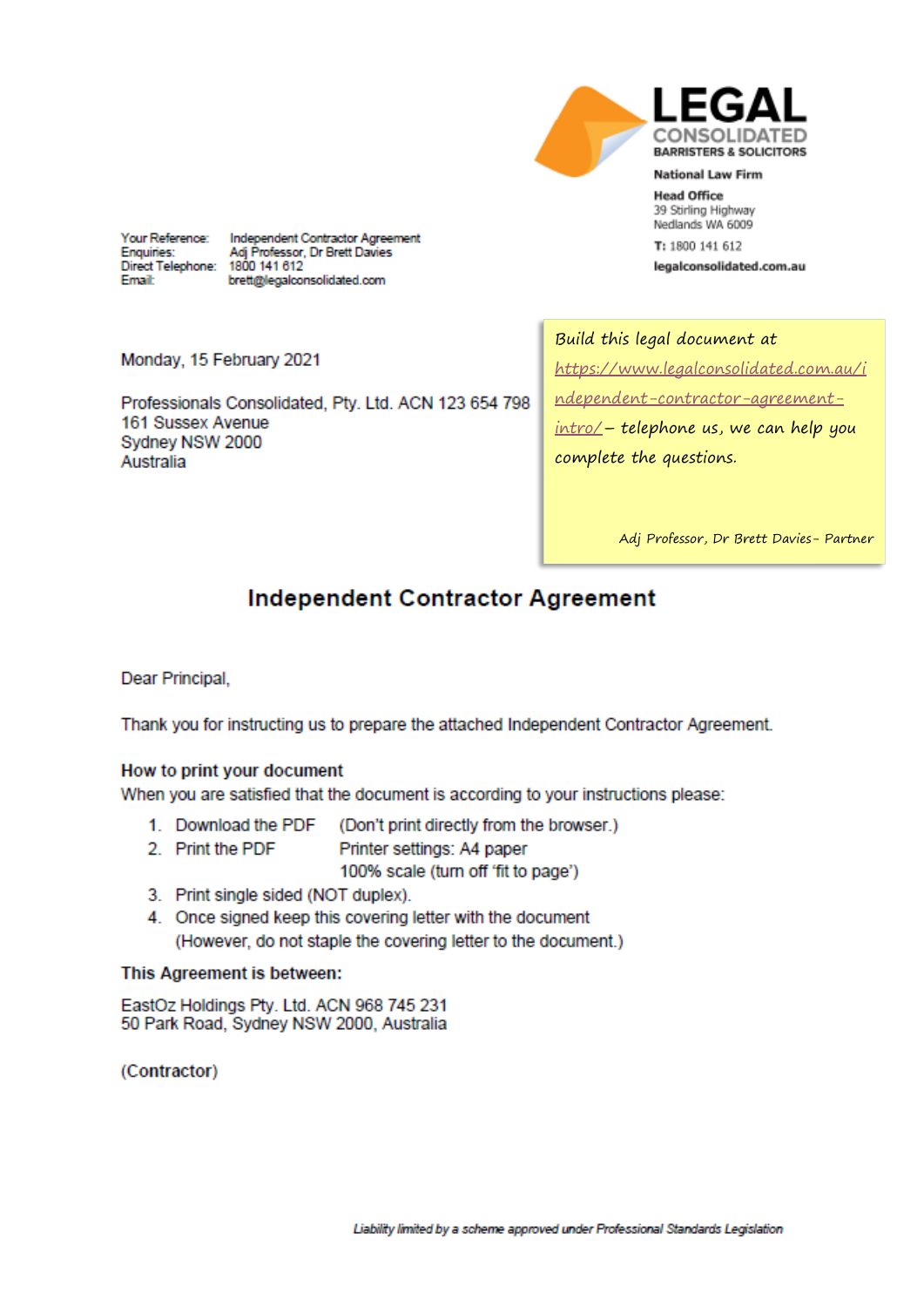

and

Professionals Consolidated, Pty. Ltd. ACN 123 654 798 161 Sussex Avenue, Sydney NSW 2000, Australia

## (Principal)

Read through the document to ensure it complies with what you want to achieve. When you are satisfied with the document, print out two copies of the document:

- 1. Present them to the Contractor to sign.
- 2. The Contractor and you sign and retain a copy for your records.

## What is the difference between an Independent Contractor/Agent and an employee?

An independent contractor acts on behalf of the principal. This is pursuant to a contract for services. In contrast, an employee is employed in the business of the employer, under a contract of service. An employee is subject to the direction and control of the employer.

In practice it is often difficult to distinguish between a contractor and an employee. This is especially where the contractor's business is wholly or principally concerned with your business. It is easier to prove an Independent Contractor's relationship where the contractor contracts to many principals. Also, various statutes extend the strict definition of 'employee' to include legitimate independent contracts.

The classic test for the existence of an employment relationship was stated by Bramwell LJ in Yewens v Noakes: 'A servant is a person subject to the command of his master as to the manner in which he shall do his work.'

This 'control' test was adopted by the High Court in Humberstone v Northern Timber Mills and in Federal Comm of Taxation v J Walter Thompson (Aust) Pty Ltd:

"The duties to be performed may depend so much on special skill or knowledge or they may be so clearly identified or the necessity of the employee acting on his own responsibility may be so evident, that little room for direction or command in detail may exist. But that is not the point. What matters is lawful authority to command so far as there is scope for it. And there must always be some room for it, if only in incidental or collateral matters."

## Multi-factor (Common Law) test

Telling the difference between an independent contractor and an employee is complex. There's no single rule that determines the question. The courts have adopted a multifactor test to determine whether a person is an employee or independent contractor. We seek to comply with the multi-factor test in Hollis v Vabu Pty Ltd [2001] HCA 44 and Joshua Klooger v Foodora Australia Pty Ltd [2018] FWC 6836.

## How do I avoid an "employment" relationship?

To avoid an employment relationship: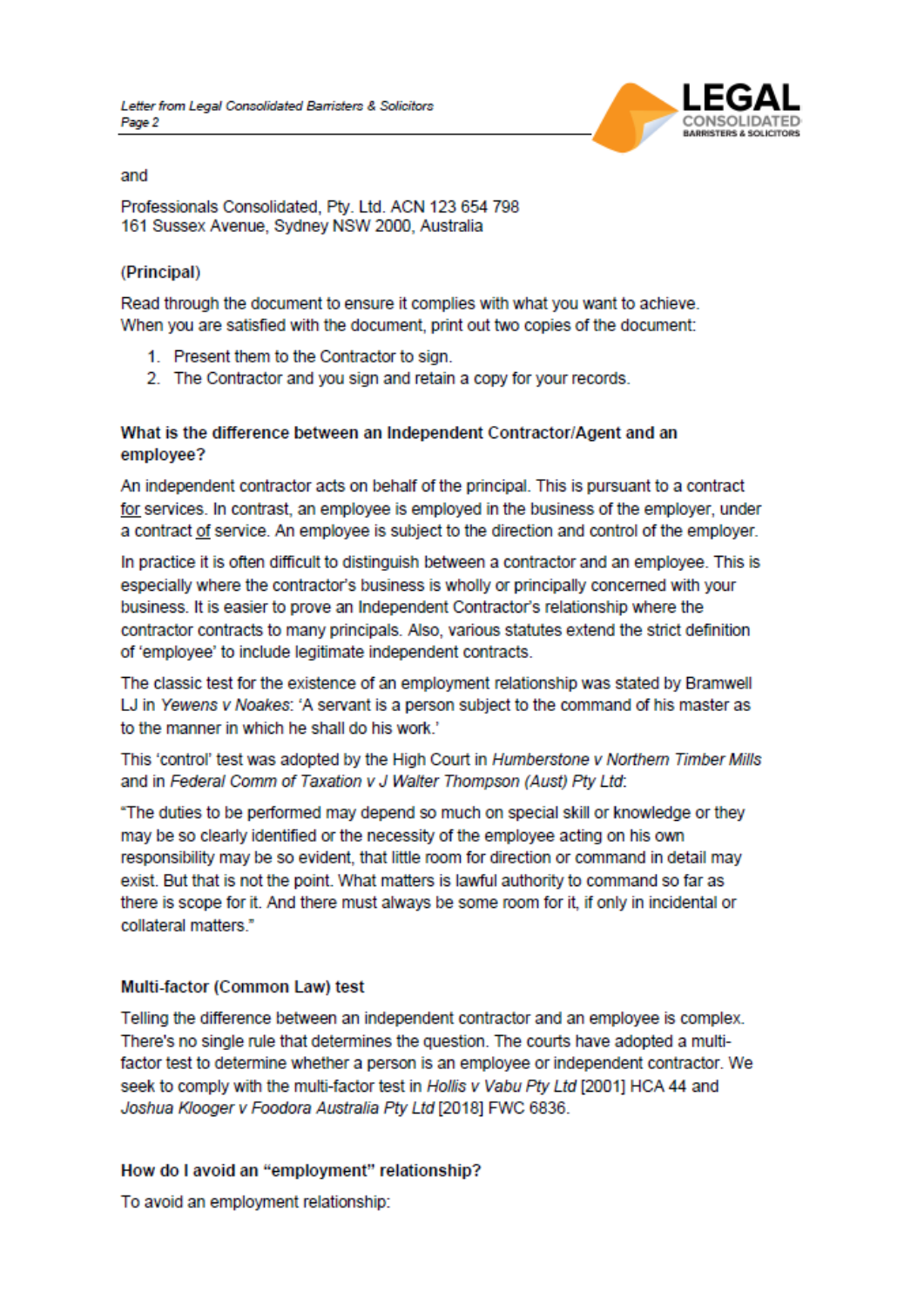

- 1. the independent agent should not be subject to the principal's control to such a degree to make the principal a 'master';
- 2. the contract should be inconsistent with its being a contract of service (your Independent Contractor Agreement is designed to do this);
- 3. the contract should be framed so as to require the contractor to produce a result, rather than to provide personal service:
- 4. the contractor should be permitted to delegate (once again this is built into your Independent Contractor agreement);
- 5. where the principal is concerned as to the manner in which the contractor may perform the services, the contract should operate by way of restrictive covenants. rather than by direction or control;
- 6. the contractor should be required to take out and pay for insurance and tax payment arrangements (your Independent Contractor Agreement is designed to do this); and

## Special circumstances where Independent Contractors are deemed "employees"

Legislation deems legitimate independent contractors to also be 'employees'. This imposes obligations upon the principal who is "deemed" an "employer":

## **Workers Compensation**

Workers Compensation, unlike certain other areas of industrial law, does not rely on the existence of an employment relationship at law. Therefore, while there is a legitimate principal/contractor relationship you are still deemed an employer for Workers Compensation purposes. State and Territorial legislation vary. However, a common element of such legislation is to deem a contractor to be an employee of the principal. This is where such work carried out by the contractor is not incidental to a trade or business regularly carried on by the contractor on his or her own behalf. Secondly, State and Territorial legislation deem some contract salespersons to be 'employed' when they are paid on commission.

If any such "employer" has not taken out Workers Compensation insurance, then the Independent Contractor Agreement should expressly require your contractor to take out the necessary insurance.

Our Independent Contractors agreement expressiv states that the Independent Contractor must have sufficient Workers Compensation.

## Pay-roll tax

Each State has pay-roll tax. At some point your business grows to such a level that you are employing so many people that the relevant State government applies a tax on the total amount of payroll that you pay. It is a punishment for getting too big. Often a business will decide not to grow further to avoid this unpopular State tax.

To avoid pay-roll tax the business may start a separate "non-related" business. The second business may be in the form of an Independent Contractor. However, the State law may intervene and still "group" the Principal's and Independent Contractor's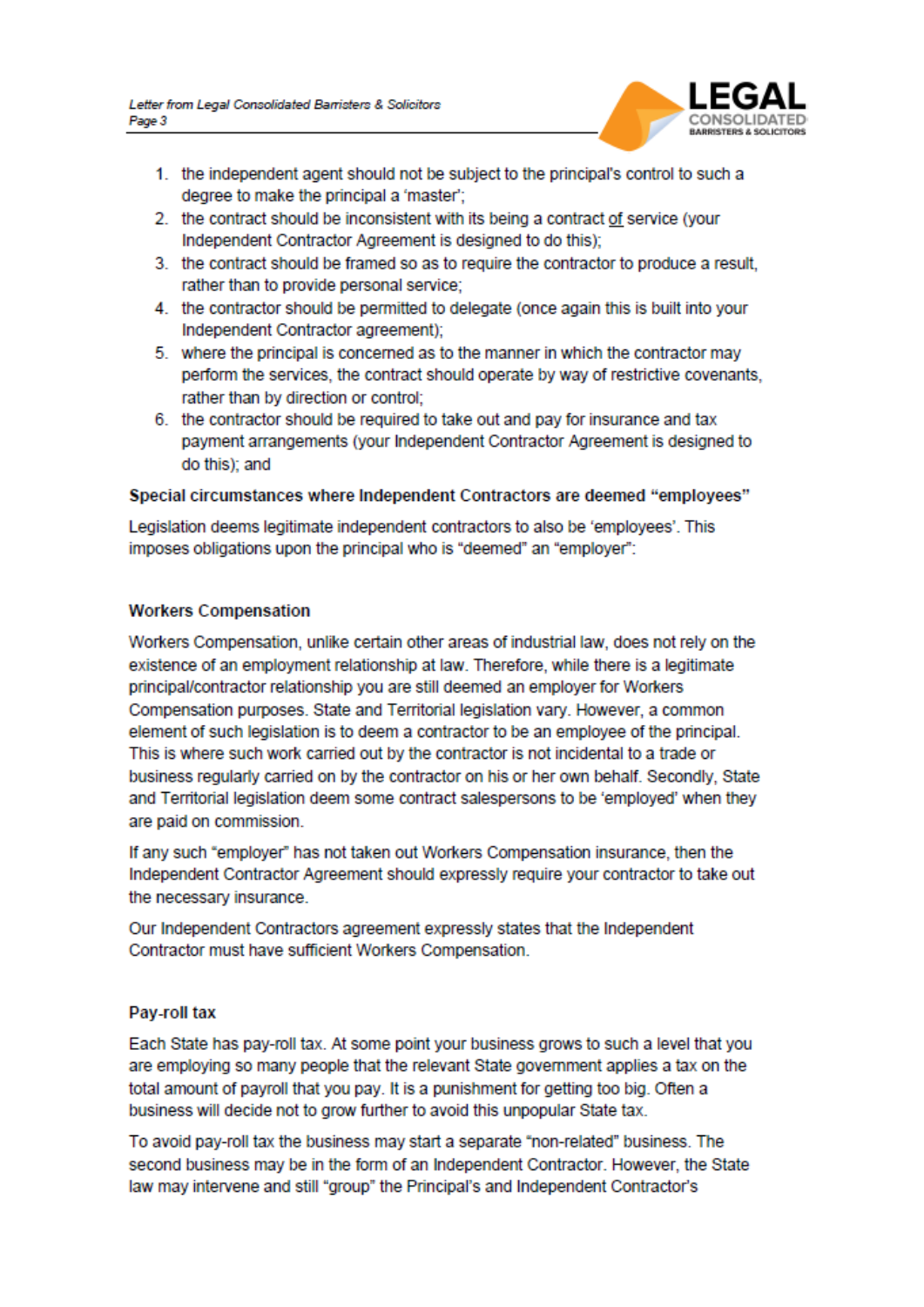

businesses together as one combined employer. They can be grouped on a variety of bases, including:

- 1. related corporations within the meaning of the Corporations Law;
- 2. persons who carry on businesses subject to common control; and
- 3. employers who provide or agree to provide the services of employees for use in another person's business.

This now concludes the matter. Thank you for your instructions.

Yours sincerely,

Breat Davis.

Adj Professor, Dr Brett Davies, CTA, AIAMA, BJuris, LLB, LLM, MBA, SJD **National Taxation Partner** LEGAL CONSOLIDATED BARRISTERS & SOLICITORS

> This is a sample of the document you are building on our law firm's website. [https://www.legalconsolidated.com.au/in](https://www.legalconsolidated.com.au/independent-contractor-agreement-intro/) [dependent-contractor-agreement-intro/](https://www.legalconsolidated.com.au/independent-contractor-agreement-intro/)

> Depending how you answer the questions the document and our letter may be different.

We have a 100% money back guarantee. For any reason you can return the document to us for a full refund.

Dr Brett Davies - Partner Legal Consolidated Barristers & Solicitors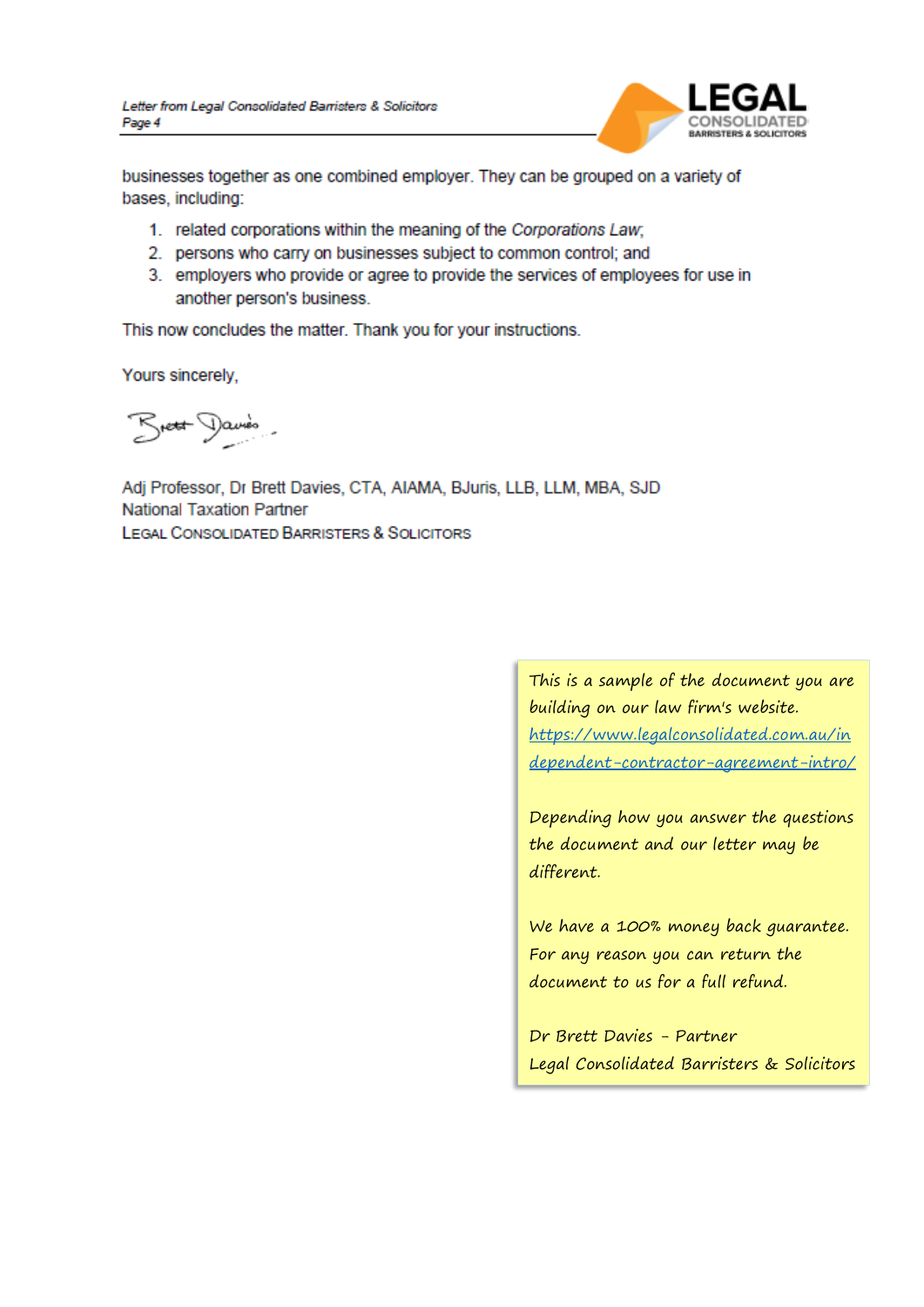## Build the legal document at

[https://www.legalconsolidated.com.au/ind](https://www.legalconsolidated.com.au/independent-contractor-agreement-intro/) [ependent-contractor-agreement-intro/](https://www.legalconsolidated.com.au/independent-contractor-agreement-intro/)– telephone us. We can help you answer the questions.

On our law firm's website, you:

- Retain legal professional privilege
- Receive legal advice
- Get a signed letter on our law firm's letterhead with the legal document
- We take responsibility for the legal document

Only a law firm provides the above. We also offer a 100% money back guarantee on every document you build.

Adj Professor, Dr Brett Davies- Partner





**National Law Firm** 

**Head Office** 39 Stirling Highway Nedlands WA 6009 T: 1800 141 612

legalconsolidated.com.au

# **Independent Contractor Agreement**

EastOz Holdings Pty. Ltd.

Professionals Consolidated, Pty. Ltd.

Service Trust Agreement is a type of Independent Contractors Agreement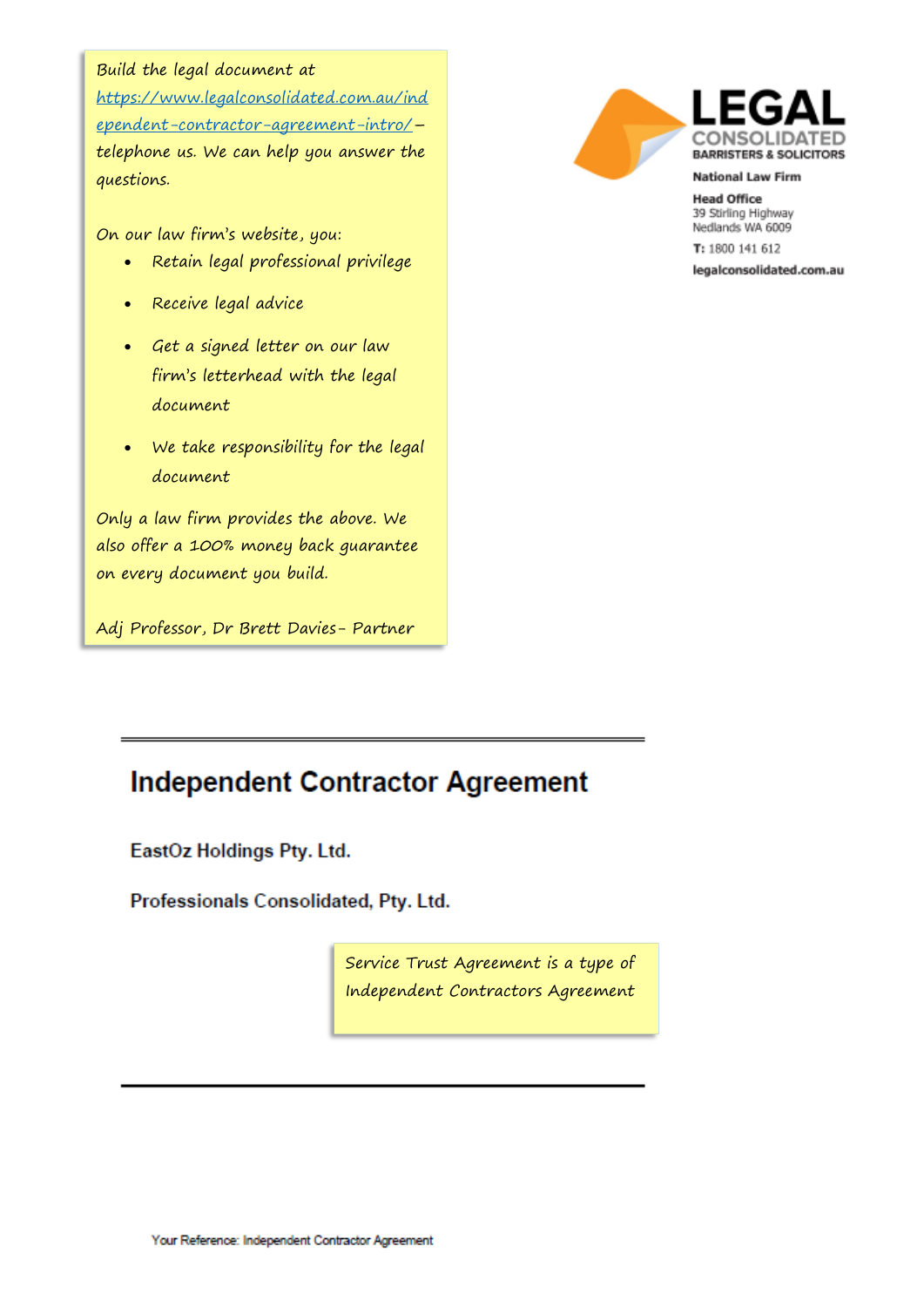

### This Agreement of Contract for Services is between:

EastOz Holdings Pty. Ltd. ACN 968 745 231 50 Park Road, Sydney NSW 2000, Australia

(Contractor)

**AND** 

Professionals Consolidated, Pty. Ltd. ACN 123 654 798 161 Sussex Avenue, Sydney NSW 2000, Australia

(Principal)

Principal business owners can not share profit with their spouse and children. However, there is plenty of work in the business that does not necessarily relate to its operation.

## **Background**

- A. The Principal carries on the business. In particular the Principal is in the business of Profesional services (Principal's business).
- B. The Contractor carries on a business. In particular the contractor carries on the business of Support services (Contractor's Business).
- C. The Contractor seeks to provide services to the Principal's business upon the terms of this agreement.

This agreement states:

#### 1 What is the Contractor to do?

The Contractor performs such Work from the Start Date as is assigned to it from time to time by the Principal in a skilful, expeditious and professional manner for the Remuneration. The Contractor warrants that it is duly qualified to and will perform the Work in a careful, skilful, diligent and efficient manner.

If, from time to time, the Contractor is required to be licensed, registered, hold a practice certificate or have insurance specific to them, or their trade or profession before they can undertake certain work, then they will not undertake any such work, or hold out to be available for such work, until they obtain such licence, registration, practice certificate and insurance.

#### 2 Work

To undertake the following tasks and services as is assigned to the Contractor from time to time by the Principal, its agents or employees:

- 1. To provide service support to support the Principal's business.
- 2. Provide taxation and accounting services
- 3. Preparation of taxation returns and related documents
- 4. Preparation of financial statements and related documents

For example, the hiring of staff, accounting, nurses, receptionist and marketing can be profit centres for another business. This other business is called a Service Trust.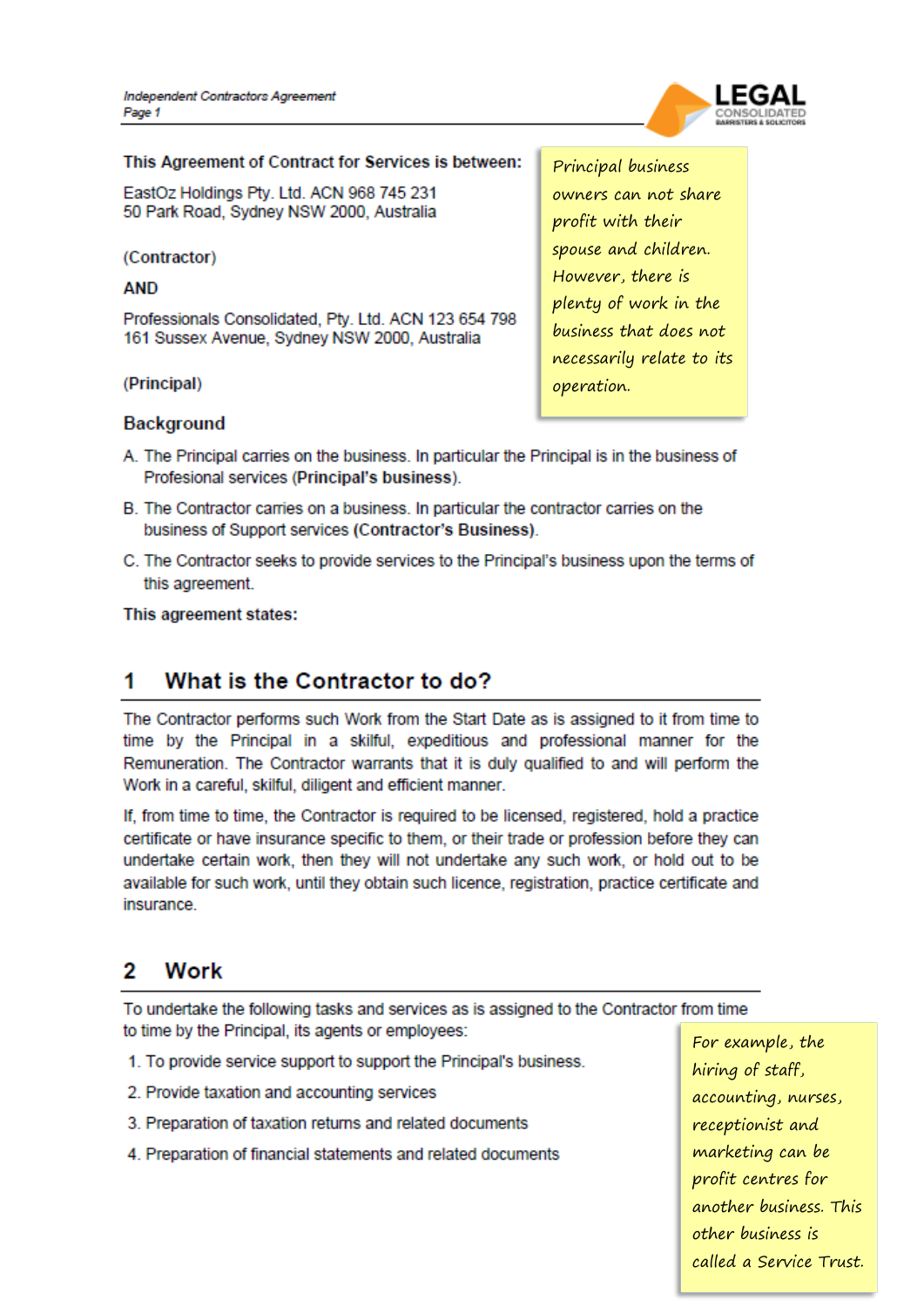

5. Taxation and accounting planning and advice.

6. Produce and present internal tax and accounting seminar papers.

7. Provide training and support to the Principal's agents and employees in relation to tax and accounting matters.

8. Provide photocopying services.

9. Provide office support and leasing.

10. Marketing, corporate design and identity and brand awareness.

11. Liaison with printing companies to amongst other things, ensure the qualit and stationary (with the ability to do printing brokering).

12. Industrial relations and advocacy.

13. Plant and equipment and telephone services (plant and equipment) as ad website. time to time.

14. Secretarial, administrative and other staff (staff) as provided from time to t

15. Stationery and other consumables (consumables) as provided from time t

16. Premises (premises) as provided from time to time.

17. Debt collection services (debt collection services) as required and provide to time

18. Such other facilities and services as the parties may agree from time to time by an exchange of emails.

#### 3 Who maintains the Contractor's equipment

Where the Contractor is required to provide or utilise equipment, the Contractor warrants that such equipment is suitable for the Work and is maintained by the Contractor in good working condition. All costs are borne by the Contractor.

#### Δ Who controls the Contractor and its employees?

The Contractor supplies the Work as an independent contractor. The Contractor is not in partnership, or in a joint venture or an employee, servant or agent of the Principal.

Nothing in this agreement is construed as to constitute the Principal to be an employer and the Contractor (or its own employees and agents) to be an employee. It is the express intention of the parties that such a relationship is denied.

Nothing in this agreement is construed as to constitute either party to be the agent of the other. It is the express intention of the parties that such a relationship is denied.

Upon written notice to the Contractor, the Principal can demand that any of the Contractor's employees and agents cease to perform the Work. In such event the Contractor provides the services of an alternative person. The parties acknowledge that the Contractor only (not the Principal):

A service trust is often a:

- 1. [Family Trust](https://www.legalconsolidated.com.au/family-discretionary-trust-intro/)
- 2. [Unit Trust](https://www.legalconsolidated.com.au/unit-trust-introduction/)
- 3. [Company](https://www.legalconsolidated.com.au/company-registration-intro/)

Build these 3 types of service trusts on our [https://www.legalconsoli](https://www.legalconsolidated.com.au/independent-contractor-agreement-intro/)

[dated.com.au/independe](https://www.legalconsolidated.com.au/independent-contractor-agreement-intro/) [nt-contractor-](https://www.legalconsolidated.com.au/independent-contractor-agreement-intro/)

[agreement-intro/](https://www.legalconsolidated.com.au/independent-contractor-agreement-intro/)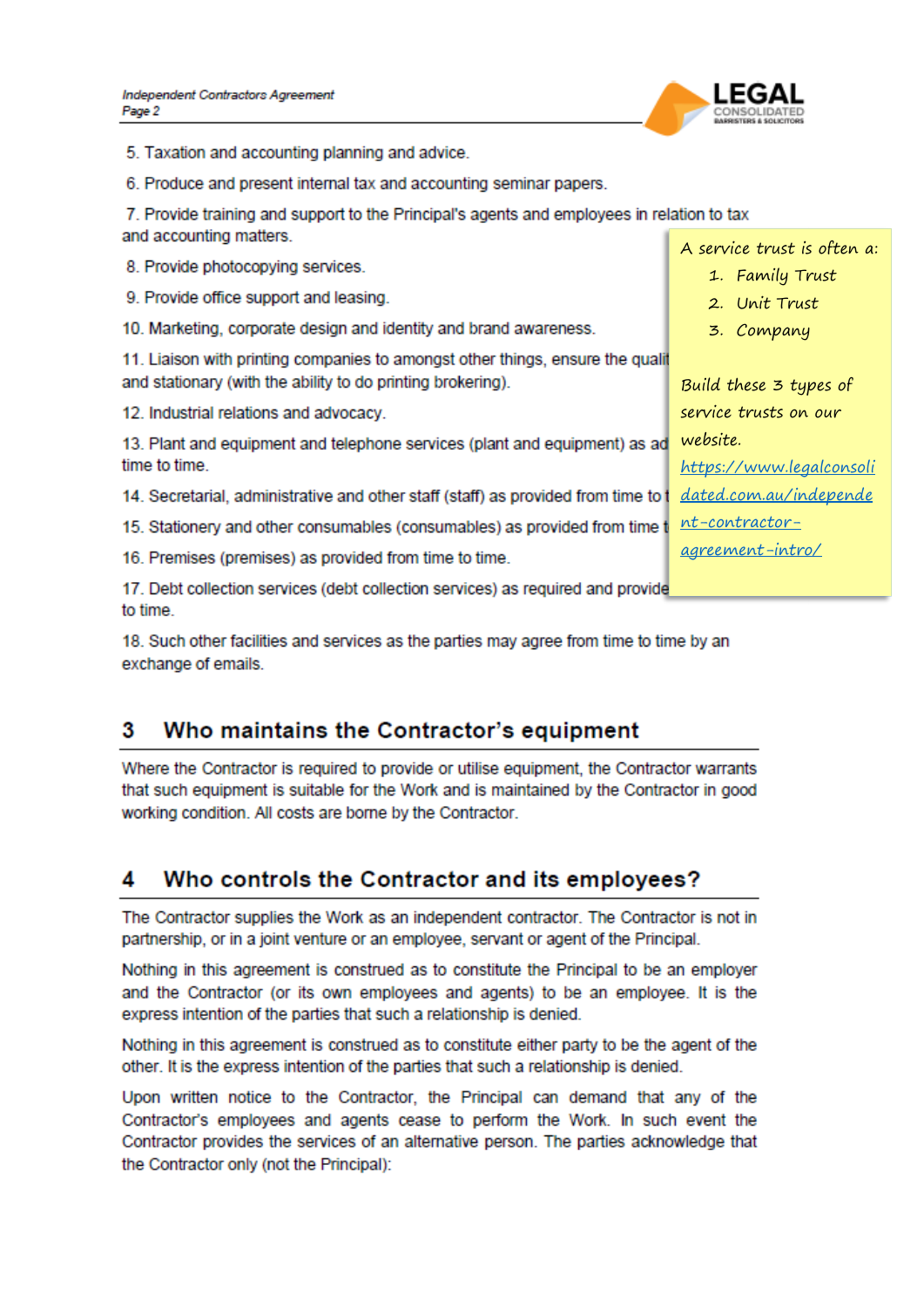

- 4.1 Is able to delegate duties for the contracted services.
- 4.2 Is required to make its own insurance and tax payment arrangements.
- 4.3 Controls and is responsible for itself and its employees. If any legislation imposes an employer/employee obligation onto the Principal then the Contractor carries out all such obligations and pays all such costs and indemnifies and holds the Principal harmless. Further, the Contractor states that it has the necessary insurances (such as Workers Compensation) for itself and any of its employees and sub-contractors connected with the Principal's business. The Contractor provides evidence of such insurance to the principal at the Principal's request. Further the Contractor indemnifies the Principal and pays any additional payroll tax payable because of grouping.

#### 5 **Start Date**

As mutually agreed by the parties including via an exchange of emails.

#### Remuneration 6

As agreed by both parties from time to time.

#### 7 **Mode of Payment**

The Remuneration is paid calendar monthly in arrears unless agreed otherwise.

#### 8 What does the Contractor keep confidential?

Except as authorised by the Principal in writing or required by the Contractor's performance of the Work, the Contractor does not (directly or indirectly) reveal to any third party such confidential information (reasonably regarded as confidential, being information not in the public domain or known to the Contractor's competitors):

- technical data, research and development information, any trade secret, 8.1 confidential dealing, operation or process
- 8.2 any information concerning the organisation, business, finances, transactions or affairs of the:
	- 8.2.1 business records, client records, information, notes, products, know how, trade secrets, other data and secret information
	- 8.2.2 Principal or any related corporation or associate of the Principal
	- 8.2.3 names and details of clients, suppliers and agents or employees and employees details
	- 8.2.4 clients of any related corporation or associate of the Principal
	- 8.2.5 accounting procedures or financial information

(collectively Confidential Information)

Service Trust Agreements are also popular for:

> 1. Professionals such as engineers, dentist, lawyers and accountants that  $can't$ otherwise share profit easily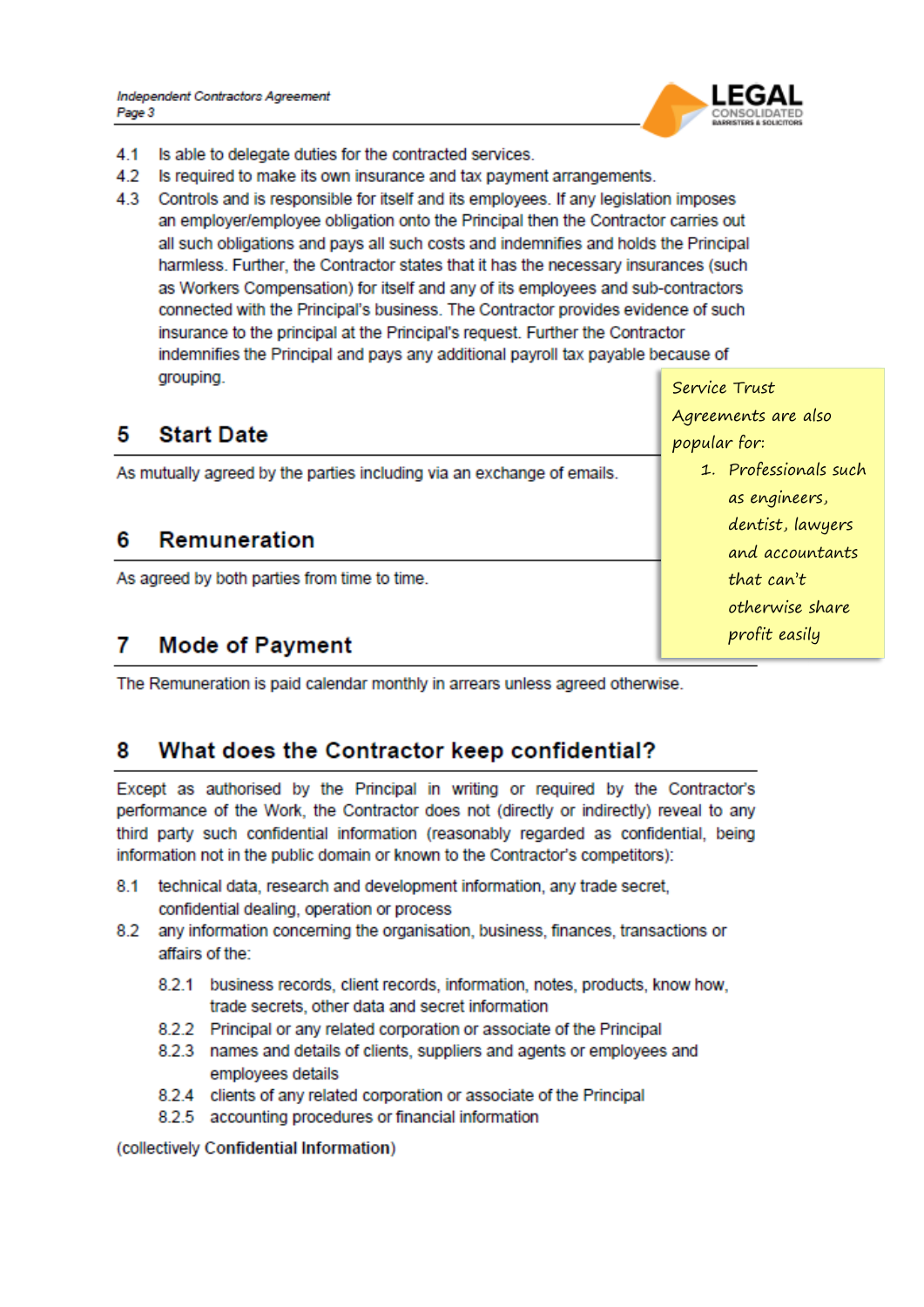

The Contractor keeps with complete secrecy all Confidential Information. The Contractor does not use (or attempt to use) any Confidential Information in any manner. The Contractor does not use (or attempt to use) any Confidential Information that may (directly or indirectly) cause injury to the Principal (or the Principal's business) or which may be likely to do so. This restriction continues after the Work is completed. This restriction continues after this agreement terminates.

The Principal and its agents agree to keep confidential the Contractor's Confidential Information (Contractor's Confidential Information) being all information relating to the current or future business interests, methodology or affairs of the Contractor and its related parties or any person or entity with which it deals or is concerned with, including, without limitation, all:

- 8.3 technical data;
- 8.4 research and development information;
- 8.5 business records, compliance processes and procedures, training process procedures, copyright documents, electronic communications or records software supplied under the agreement, client records, information, notes, know how, trade secrets, or other data;
- 8.6 accounting procedures or financial information:
- 8.7 names and details of clients, suppliers and agents;
- 8.8 employee details; and
- 8.9 secret information

reasonably regarded as confidential, being information not in the public domain to competitors' Contractor(s).

2. Asset protection - one entity holds the high-risk activities (employees, tenancies & advice) the other keeps all the 'good' assets (land, intellectual property) in a low-risk entity.

### 9 Employees, suppliers and clients are not to be interfered with

No party will through itself or another person under the direction of that party (such as a family member or company under that parties' control):

- 9.1 solicit, canvass, induce or encourage any person or entity who is an employee or agent of another party to leave the employment of that other party
- 9.2 solicit, canvass or approach any person or entity who is a client, customer or patron of the other party, with a view to establishing a relationship with or obtaining the custom of that person or entity in a business which carries on the business of a similar or related nature to the other party
- 9.3 interfere or seek to interfere, directly or indirectly, with the relationship between the other party and its clients, employees and suppliers in the conduct of the other parties' business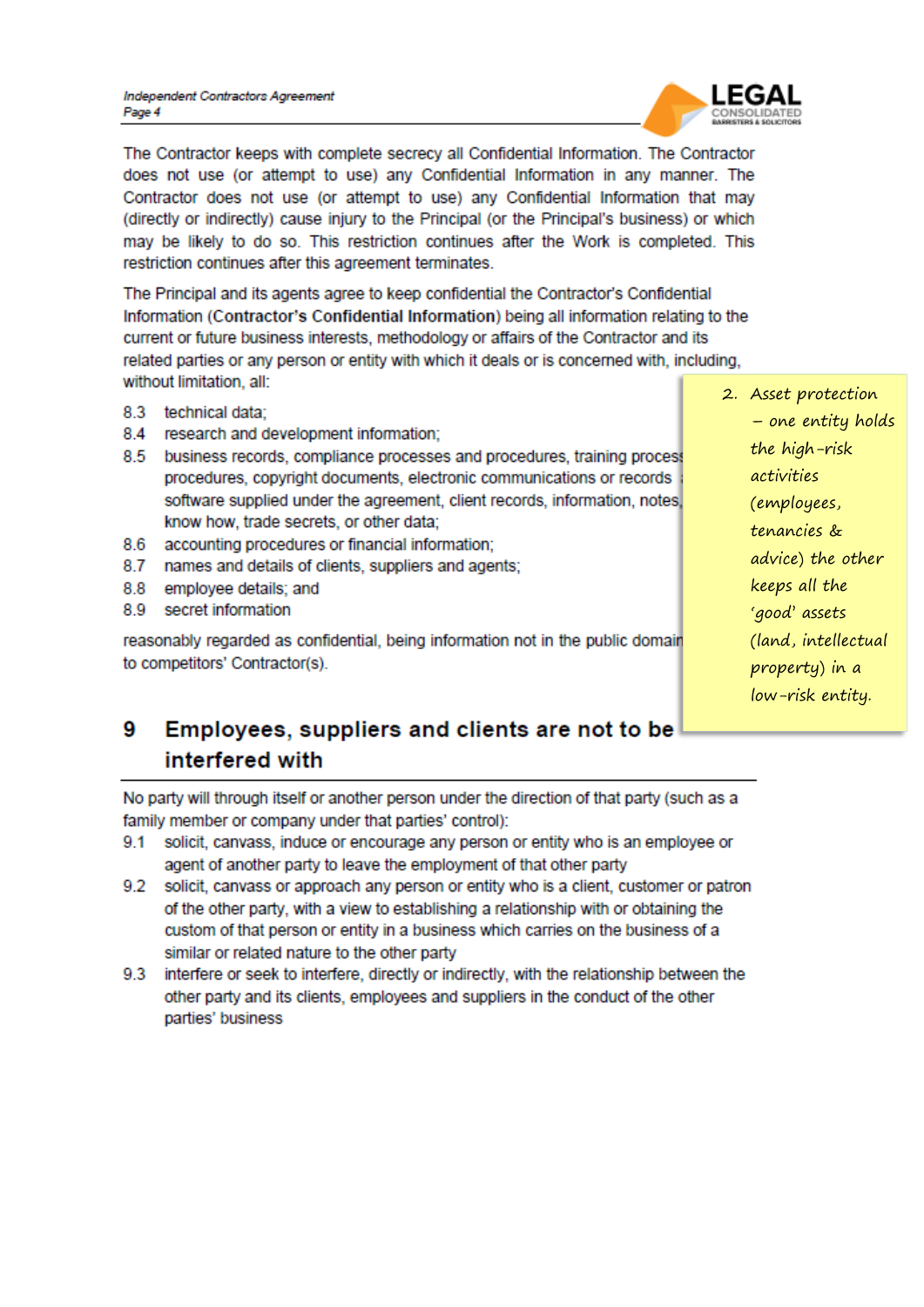

# 10 When are documents and records returned to the Principal?

All records and documents (paper, electronic or otherwise) and copies and extracts made or acquired by the Contractor, in the course of performing the Work, are the Principal's property. The Contractor collects up and returns such records and documents to the Principal when the agreement is terminated or upon the Principal's demand.

# 11 How does the Contractor protect the Principal?

The Contractor:

- 11.1 Acts with the utmost good faith in all of its dealings with the Principal.
- 11.2 Does not intentionally do anything which is or may be harmful to the Prine
- 11.3 Reports promptly all reasonable information, explanations and advice wh Principal requires or as to which the Principal should properly be informe

The Contractor is responsible for and indemnifies the Principal against liability damage or injury to persons or property caused by the Contractor. The amore claims, damages, costs and expenses payable, suffered or incurred by the F any such loss, damage or injury is made good at the Contractor's expense. damage or injury is deducted from the value of Remuneration due or becoming Contractor.

Any additional expenses are to be advised by the Contractor before they are in are to be mutually agreed upon.

## 12 Bound by the law?

The Contractor complies at its own cost and expense with all legislation, regulations, bylaws, ordinances or orders as it affects or applies to the Contractor or the Works performed by the Contractor. Further, the Contractor indemnifies the Principal from and against all actions, costs, charges, claims and demands arising from the Contractor's non-compliance.

This agreement is subservient to any compulsory or binding laws. It is subservient to any mandatory awards that apply. If any laws force the Principal to withhold Superannuation or pay for Workers Compensation or any other requirement then the Principal so complies. However, all additional costs, as far as the law allow, reduce any payments to the Contractor. Further, the Contractor, as far as the law allows, indemnifies and holds the Contractor harmless in all such matters.

# 13 How much notice is needed to end this agreement?

This agreement continues in force until the Termination Date, or by either party giving to the other one month's notice in writing.

3. Companies wanting to liberate wealth and move profit into a trust structure. The service trust often holds appreciating assets. These include real estate, franchises, copyright and 'leased out' business names.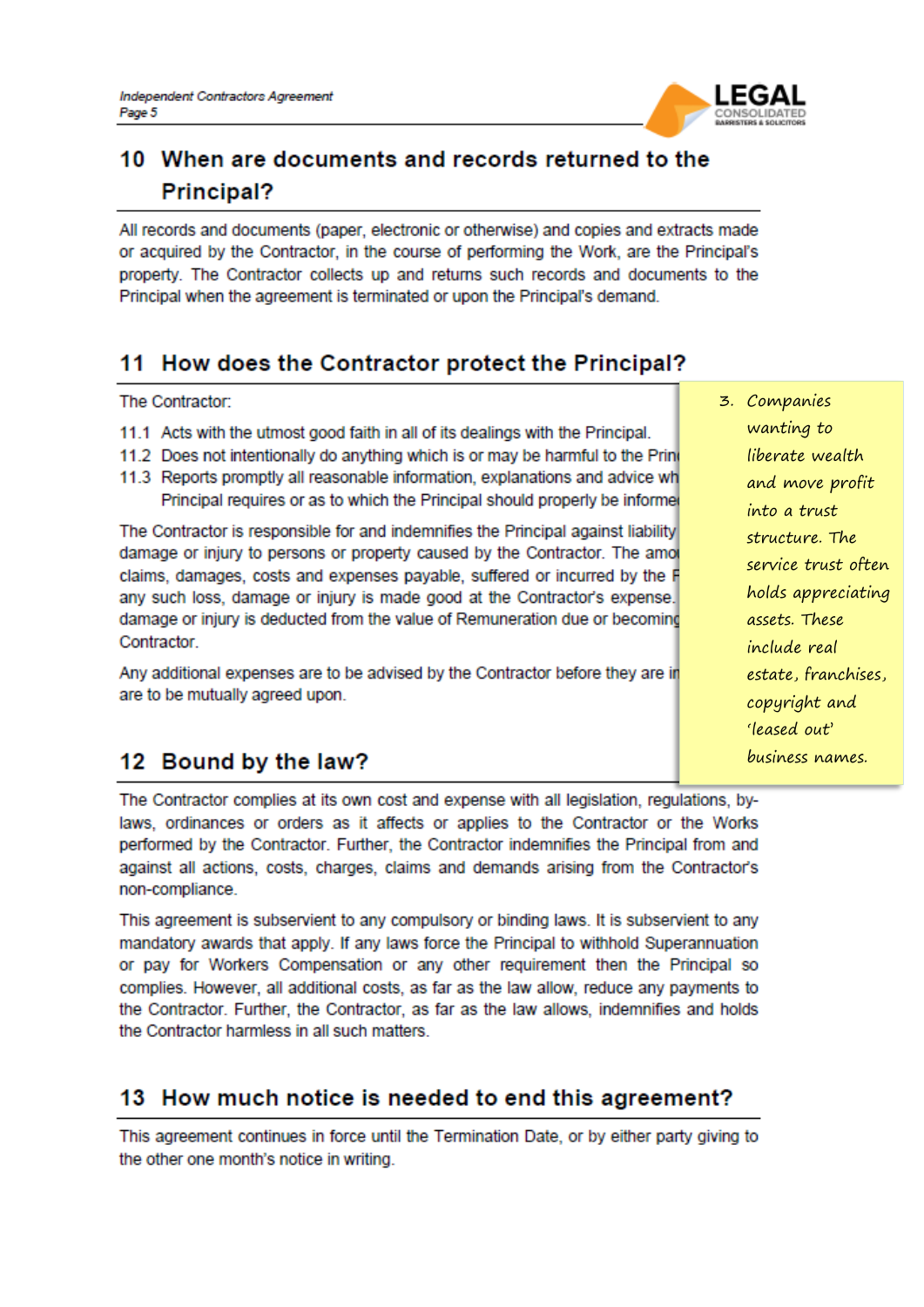

## 14 Can the Principal end the agreement without notice?

The Principal may determine this agreement at any time and without prior notice. This is the case if the Contractor is quilty of any dishonesty, serious misconduct or serious neglect of duty. This is also the case if the Contractor is in breach of any of the terms of this agreement or refuse to comply with any reasonable instructions or directions given by the Principal.

# 15 What happens if one of the parties becomes insolvent?

Either party may end the agreement in writing (without notice) if the other party suffers any of the following:

15.1 For a corporation:

- 15.1.1 an application is made to a court for an order or an order is made that the corporation can be wound up
- $15.1.2$ an application is made to a court for an order appointing a liquidator or provisional liquidator in respect of that corporation or one of them is appointed, whether or not under an order
- 15.1.3 a meeting is convened or a resolution is passed to appoint an administrator for that corporation
- 15.1.4 the corporation proposes or enters into an agreement of company arrangement with or for the benefit of all or any class of its creditors without the consent of the other party
- 15.1.5 a resolution is passed to wind up or dissolve that corporation
- 15.1.6 the corporation is dissolved
- $15.1.7$ the corporation is or becomes insolvent within the meaning of that expression in subsection 95A(2) of the Corporations Law or any of the events mentioned in paragraphs (a) to (f) inclusive of subsection of the Corporations Law occurs in respect of the corporation
- $15.1.8$ the appointment of an administrator in respect of that corporati receiver or manager or receiver and manager of the whole part assets and undertaking of the corporation
- 15.2 For an individual:
	- 15.2.1 the individual proposes or enters into a agreement of arrangen agreement of assignment or an assignment for the benefit of it or any class of creditors
	- 15.2.2 the individual commits an act of bankruptcy

Service trust is a business. Service Trust Agreement provides services, for a profit, to the principal's business. The services are provided at 'market rates'. This is required by the ATO TR 2006/2.

Build service trust asgreement https://www.legalconsoli dated.com.au/independen t-contractor-agreementintro/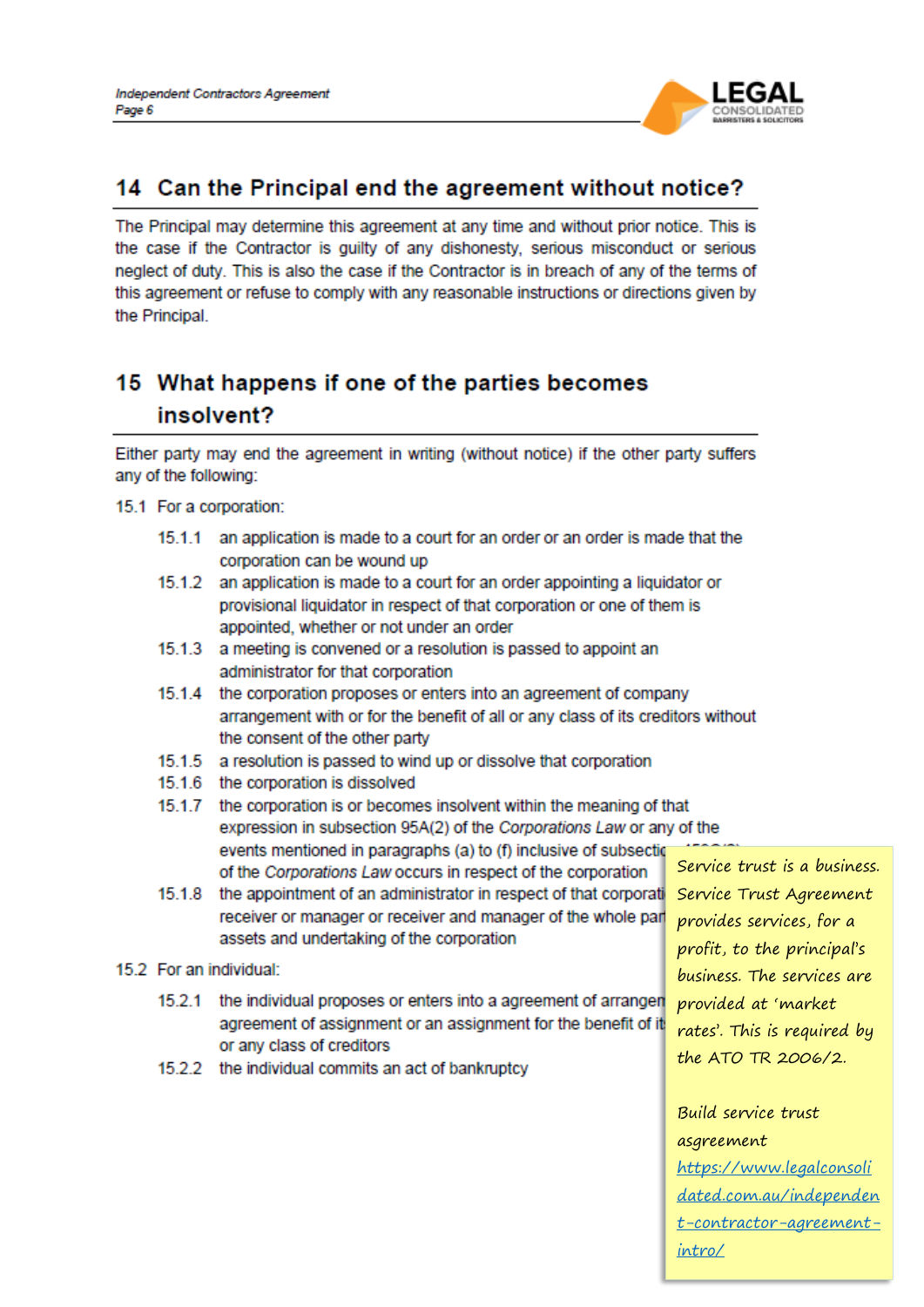

# 16 Can the Contractor assign its rights under this agreement?

The Contractor may not assign its rights under this agreement without the Principal's prior written consent.

## 17 How can this agreement be varied?

The agreement can be varied in writing and signed by all the parties or by an exchange of emails.

# 18 Have the parties agreed to anything outside of this agreement?

This agreement is the entire agreement for contract for service between the Contractor.

# 19 What happens if part of this agreement is unenforceable?

If the whole or part of a provision of this agreement is held to be invalid or in any jurisdiction it is severed from this agreement. It is severed to the invalidity or unenforceability. However, this does not affect the validity and of the remainder of the agreement.

## 20 How can one party give notice to the other?

Any notice given for any purpose under this agreement is served on the Principal if delivered or posted to the respective addresses or by email.

The service trust then distributes the 'profit' it makes. This profit is from running the business (service trust). The profit goes to the non-working spouse, children and other taxpayers at a lower tax rate.

Build service trust agreement https://www.legalconsolidat ed.com.au/independentcontractor-agreementintro/

# 21 Are the Contractor's staff and assigns also bound?

A reference to a party to this agreement includes its agents, employees and assigns.

## 22 What law applies to the agreement?

This agreement is governed and construed according to the laws of the state in which the Principal resides in, as evidenced by the Principal's address in this agreement. Each party irrevocably submits unconditionally to that jurisdiction and of all courts competent to hear appeals for any legal action, suit of proceeding arising from this agreement.